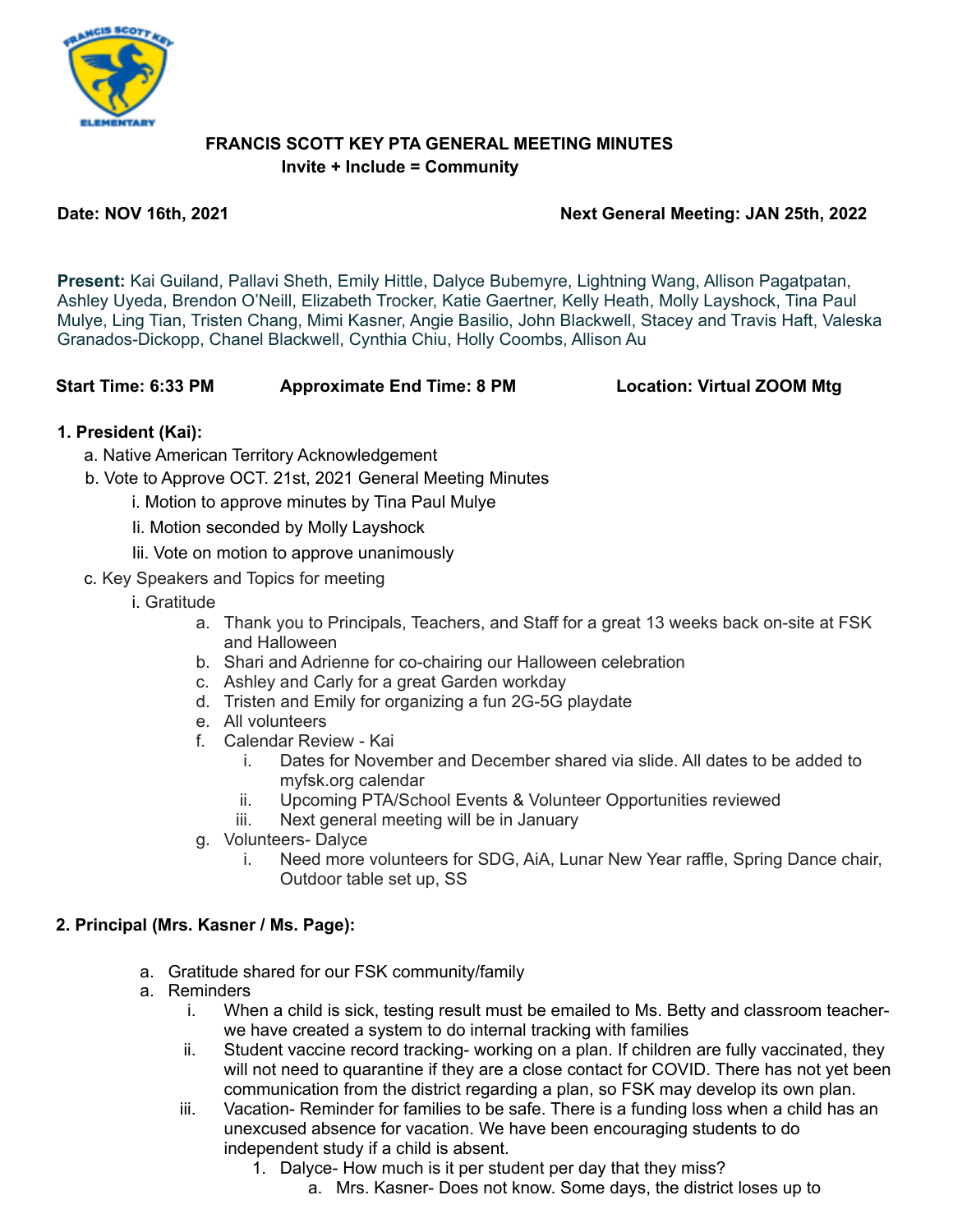\$100,000.

- b. Tina- Believes it varies by grade level.
- 2. Emily H- If my child is sick, but I know it's not COVID, do I have to submit a test result?
	- a. Mrs. Kasner- If a child is sick, it is excused regardless of if it's COVID. If a parent has to travel for a job, this can be excused as well. For any COVID symptoms, a test must be done. School kits must be returned the same day. On Santiago and 43rd you can drop off a test kit from Color that you can pick up at FSK. The turnaround time is about 24 hours.
- 3. Mrs. Kasner- Please stay safe when traveling.
- 4. Safety- around the school- If you see that parents are not following the safety protocol, please give them a gentle reminder about safety. a. Communication with crossing guards is important
- 5. Inclusive Schools Week- 12/6-12/10 We will be working with the staff to teach the students about this week. The special ed teams up to offer learning opportunities and dialogue with the students. We talk about inclusive school regarding to race, gender, equity, learning abilities/styles and socioeconomic factors.
- 6. The end of year will have fun activities for the classroom. We decided to move our Winter dance to the spring.
- 7. Ashley- How is Playworks process going? Her kids enjoyed their campus visit.
	- a. Kai- There is a feedback loop. Ms. Page is talking to the individual who visited and the off site manager. There will be a follow up conversation. Two takeaways were that we may have a junior coach and zoning of activities. There will be more feedback coming after a meeting about the data we have collected, and putting together a proposal.
	- b. Mrs. Kasner- We received a report today but we need more information from Playworks to follow up. We have been doing zoning and purchased more yard equipment to help us organize the balls. The kids had a good chance to learn what they prefer. The older children worked well with the little ones.
	- c. Ashley- The shed may not be locked over the weekend which may explain loss of some equipment.

# **4. Fundraising (Ling):**

- a. Fundraising for 2021-2022 School Year up to \$58,800 raised!
	- i. End of Nov/Dec- Direct Corporate matching donations (info shared in chat). First communication will be sent out this Thursday. Some parents have shared that their employer will donate 1-4x match.
	- ii. Blackbird SF bookstore Passport- will donate almost half of proceeds to FSK. A great fundraiser for those looking for holiday gifts!
	- iii. January- Skate Night (5G team to discuss)
	- iv. Lunar New Year Raffle- need a chair/team
	- v. Spring auction/gala
- b. Other ways to support FSK shared via slide

# **5. 5th Grade Skate Night- Committee (Chanel and Molly)**

- a. Fundraiser for 5th graders (sweatshirts/graduation)
- b. Yerba Buena ice skating rink waived deposit
- c. January 15th, 2022- 5-7pm, indoors
- d. Safety guidelines (masks, vaccinated patrons)
- e. Molly to check in with Bonnie to ask if food can be set up outside
- f. Molly inquires how to best sell tickets
	- i. Kai- Will follow up with Molly about ticket sales after meeting/offline
	- ii. Tina- Answers Molly's previous question that yes, online ticket sales can be facilitated. We used to do \$17/ticket or \$60 for a family (4 ticket pack). For the first week of December, plan to share a flyer and advertise ticket sales. Recommends contacting Rocky, Ling, Anna Jaeger, Tina, and Kai to get consensus on ticket sales/flyer sharing. Tina can help update older flyers if needed.